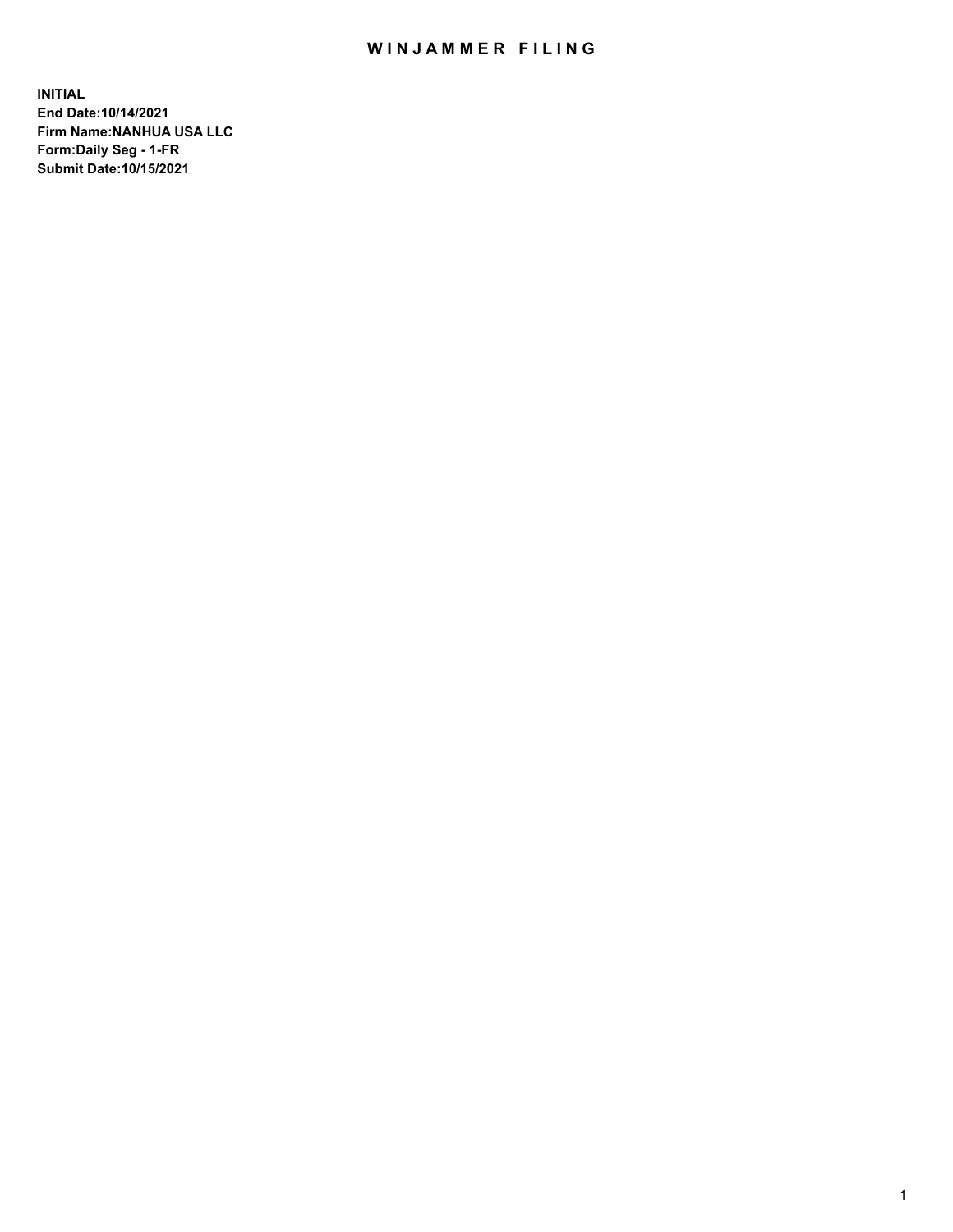### **INITIAL End Date:10/14/2021 Firm Name:NANHUA USA LLC Form:Daily Seg - 1-FR Submit Date:10/15/2021 Daily Segregation - Cover Page**

Name of Company **NANHUA USA LLC** [0010] Contact Name **Tracy Yuan** [0040] Contact Phone Number **+1 (312) 526-3930** [0060] Contact Email Address **tracy.yuan@nanhua-usa.com** [0065] FCM's Customer Segregated Funds Residual Interest Target (choose one): a. Minimum dollar amount: ; or **3,500,000** [8930] b. Minimum percentage of customer segregated funds required:% ; or **0** [8940] c. Dollar amount range between:and; or **0** [8950] **0** [8951] d. Percentage range of customer segregated funds required between:% and%. **0** [8960] **0** [8961] FCM's Customer Secured Amount Funds Residual Interest Target (choose one): a. Minimum dollar amount: ; or **100,000** [8970] b. Minimum percentage of customer secured funds required:% ; or **0** [8980] c. Dollar amount range between:and; or **0** [8990] **0** [8991] d. Percentage range of customer secured funds required between:% and%. **0** [9000] **0** [9001] FCM's Cleared Swaps Customer Collateral Residual Interest Target (choose one): a. Minimum dollar amount: ; or **0** [9010] b. Minimum percentage of cleared swaps customer collateral required:% ; or **0** [9020] c. Dollar amount range between:and; or **0** [9030] **0** [9031]

d. Percentage range of cleared swaps customer collateral required between:% and%. **0** [9040] **0** [9041]

Attach supporting documents CH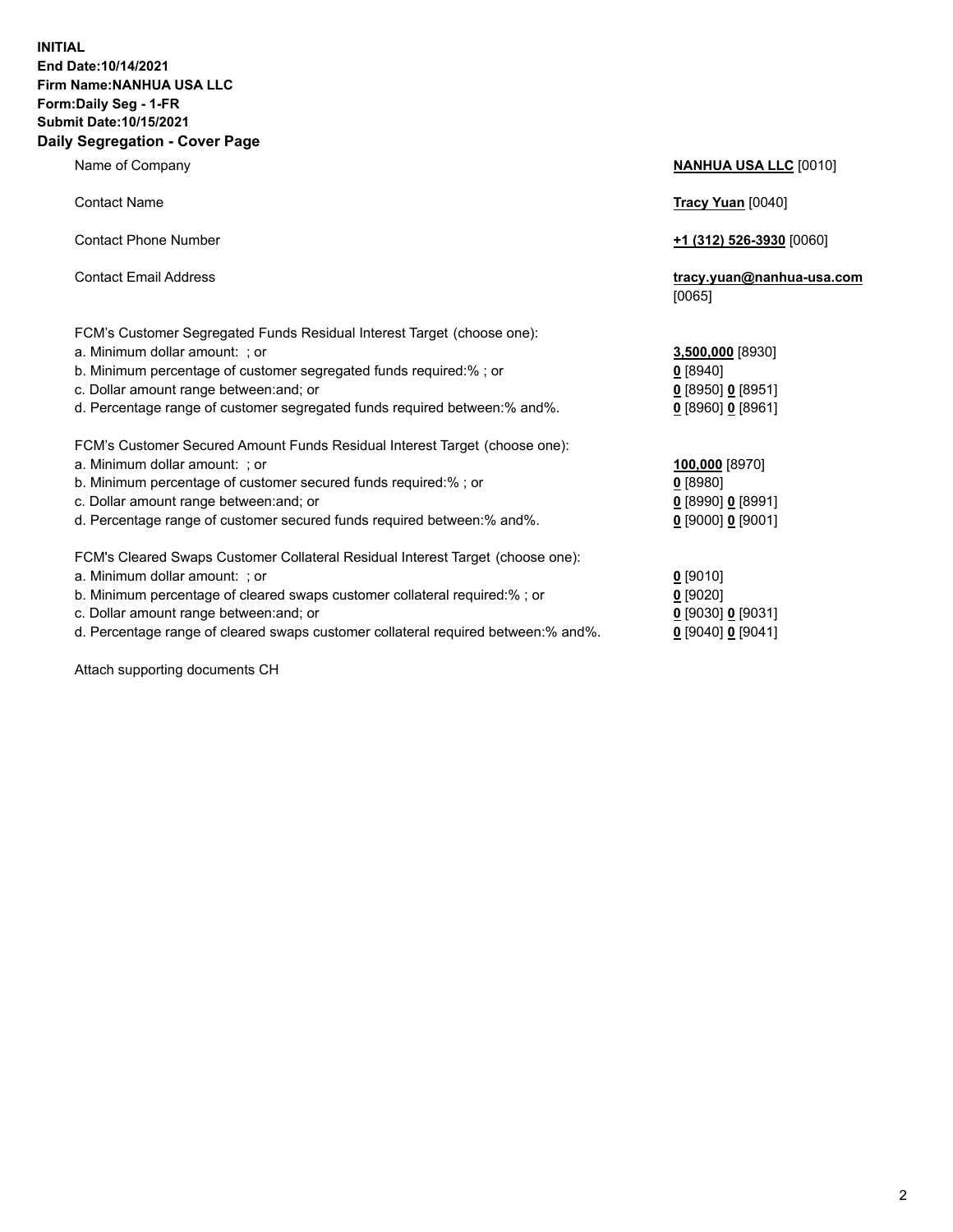## **INITIAL End Date:10/14/2021 Firm Name:NANHUA USA LLC Form:Daily Seg - 1-FR Submit Date:10/15/2021**

# **Daily Segregation - Secured Amounts**

|     | Foreign Futures and Foreign Options Secured Amounts                                                        |                         |
|-----|------------------------------------------------------------------------------------------------------------|-------------------------|
|     | Amount required to be set aside pursuant to law, rule or regulation of a foreign                           | $0$ [5605]              |
|     | government or a rule of a self-regulatory organization authorized thereunder                               |                         |
| 1.  | Net ledger balance - Foreign Futures and Foreign Option Trading - All Customers                            |                         |
|     | A. Cash                                                                                                    | 53 [5615]               |
|     | B. Securities (at market)                                                                                  | $0$ [5617]              |
| 2.  | Net unrealized profit (loss) in open futures contracts traded on a foreign board of trade                  | $0$ [5625]              |
| 3.  | Exchange traded options                                                                                    |                         |
|     | A. Market value of open option contracts purchased on a foreign board of trade                             | $0$ [5635]              |
|     | B. Market value of open contracts granted (sold) on a foreign board of trade                               | $0$ [5637]              |
| 4.  | Net equity (deficit) (add lines 1. 2. and 3.)                                                              | 53 [5645]               |
| 5.  | Account liquidating to a deficit and account with a debit balances - gross amount                          | $0$ [5651]              |
|     | Less: amount offset by customer owned securities                                                           | 0 [5652] 0 [5654]       |
| 6   | Amount required to be set aside as the secured amount - Net Liquidating Equity                             | 53 [5655]               |
|     | Method (add lines 4 and 5)                                                                                 |                         |
| 7.  | Greater of amount required to be set aside pursuant to foreign jurisdiction (above) or line                | 53 [5660]               |
|     | 6.                                                                                                         |                         |
|     | FUNDS DEPOSITED IN SEPARATE REGULATION 30.7 ACCOUNTS                                                       |                         |
| 1.  | Cash in Banks                                                                                              |                         |
|     | A. Banks located in the United States                                                                      | 353,074 [5700]          |
|     | B. Other banks qualified under Regulation 30.7                                                             | 0 [5720] 353,074 [5730] |
| 2.  | Securities                                                                                                 |                         |
|     | A. In safekeeping with banks located in the United States                                                  | $0$ [5740]              |
|     | B. In safekeeping with other banks qualified under Regulation 30.7                                         | 0 [5760] 0 [5770]       |
| 3.  | Equities with registered futures commission merchants                                                      |                         |
|     | A. Cash                                                                                                    | $0$ [5780]              |
|     | <b>B.</b> Securities                                                                                       | $0$ [5790]              |
|     | C. Unrealized gain (loss) on open futures contracts                                                        | $0$ [5800]              |
|     | D. Value of long option contracts                                                                          | $0$ [5810]              |
|     | E. Value of short option contracts                                                                         | 0 [5815] 0 [5820]       |
| 4.  | Amounts held by clearing organizations of foreign boards of trade                                          |                         |
|     | A. Cash                                                                                                    | $0$ [5840]              |
|     | <b>B.</b> Securities                                                                                       | $0$ [5850]              |
|     | C. Amount due to (from) clearing organization - daily variation                                            | 0[5860]                 |
|     | D. Value of long option contracts                                                                          | $0$ [5870]              |
|     | E. Value of short option contracts                                                                         | 0 [5875] 0 [5880]       |
| 5.  | Amounts held by member of foreign boards of trade                                                          |                         |
|     | A. Cash                                                                                                    | $0$ [5900]              |
|     | <b>B.</b> Securities                                                                                       | $0$ [5910]              |
|     | C. Unrealized gain (loss) on open futures contracts                                                        | $0$ [5920]              |
|     | D. Value of long option contracts                                                                          | $0$ [5930]              |
|     | E. Value of short option contracts                                                                         | 0 [5935] 0 [5940]       |
| 6.  | Amounts with other depositories designated by a foreign board of trade                                     | $0$ [5960]              |
| 7.  | Segregated funds on hand                                                                                   | $0$ [5965]              |
| 8.  | Total funds in separate section 30.7 accounts                                                              | 353,074 [5970]          |
| 9.  | Excess (deficiency) Set Aside for Secured Amount (subtract line 7 Secured Statement<br>Page 1 from Line 8) | 353,021 [5680]          |
| 10. | Management Target Amount for Excess funds in separate section 30.7 accounts                                | 100,000 [5980]          |
| 11. | Excess (deficiency) funds in separate 30.7 accounts over (under) Management Target                         | 253,021 [5985]          |
|     |                                                                                                            |                         |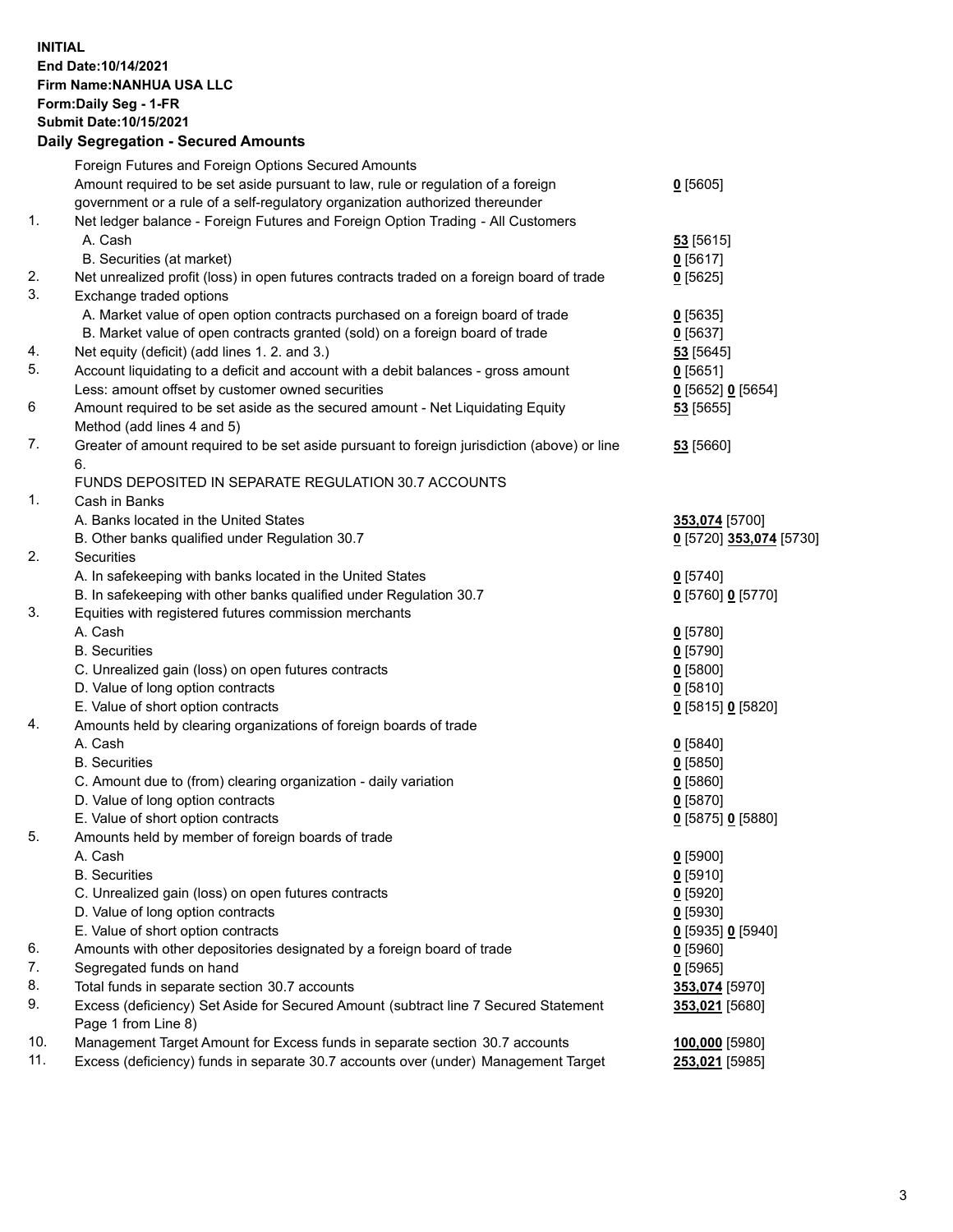**INITIAL End Date:10/14/2021 Firm Name:NANHUA USA LLC Form:Daily Seg - 1-FR Submit Date:10/15/2021 Daily Segregation - Segregation Statement** SEGREGATION REQUIREMENTS (Section 4d(2) of the CEAct) 1. Net ledger balance A. Cash **107,759,168** [5000] B. Securities (at market) **0** [5010] 2. Net unrealized profit (loss) in open futures contracts traded on a contract market **-12,793,527** [5020] 3. Exchange traded options A. Market value of open option contracts purchased on a contract market **109,112** [5030] B. Market value of open option contracts granted (sold) on a contract market **-2,373,274** [5040] 4. Net Equity (deficit) (add lines 1, 2, and 3) **92,701,479** [5050] 5. Accounts liquidating to a deficit and accounts with debit balances - gross amount **0** [5060] Less: amount offset by customer owned securities **0** [5070] **0** [5080] 6. Amount required to be segregated (add lines 4 and 5) **92,701,479** [5090] FUNDS IN SEGREGATED ACCOUNTS 7. Deposited in segregated funds bank accounts A. Cash **5,058,086** [5100] B. Securities representing investment of customers' funds (at market) **0** [5110] C. Securities held for particular customers or option customers in lieu of cash (at market) **0** [5120] 8. Margins on deposit with derivatives clearing organizations of contract markets A. Cash **102,180,031** [5130] B. Securities representing investment of customers' funds (at market) **0** [5140] C. Securities held for particular customers or option customers in lieu of cash (at market) **0** [5150] 9. Net settlement from (to) derivatives clearing organizations of contract markets **145,195** [5160] 10. Exchange traded options A. Value of open long option contracts **109,112** [5170] B. Value of open short option contracts **-2,373,274** [5180] 11. Net equities with other FCMs A. Net liquidating equity **0** [5190] B. Securities representing investment of customers' funds (at market) **0** [5200] C. Securities held for particular customers or option customers in lieu of cash (at market) **0** [5210] 12. Segregated funds on hand **0** [5215] 13. Total amount in segregation (add lines 7 through 12) **105,119,150** [5220] 14. Excess (deficiency) funds in segregation (subtract line 6 from line 13) **12,417,671** [5230] 15. Management Target Amount for Excess funds in segregation **3,500,000** [5240] 16. Excess (deficiency) funds in segregation over (under) Management Target Amount Excess **8,917,671** [5250]